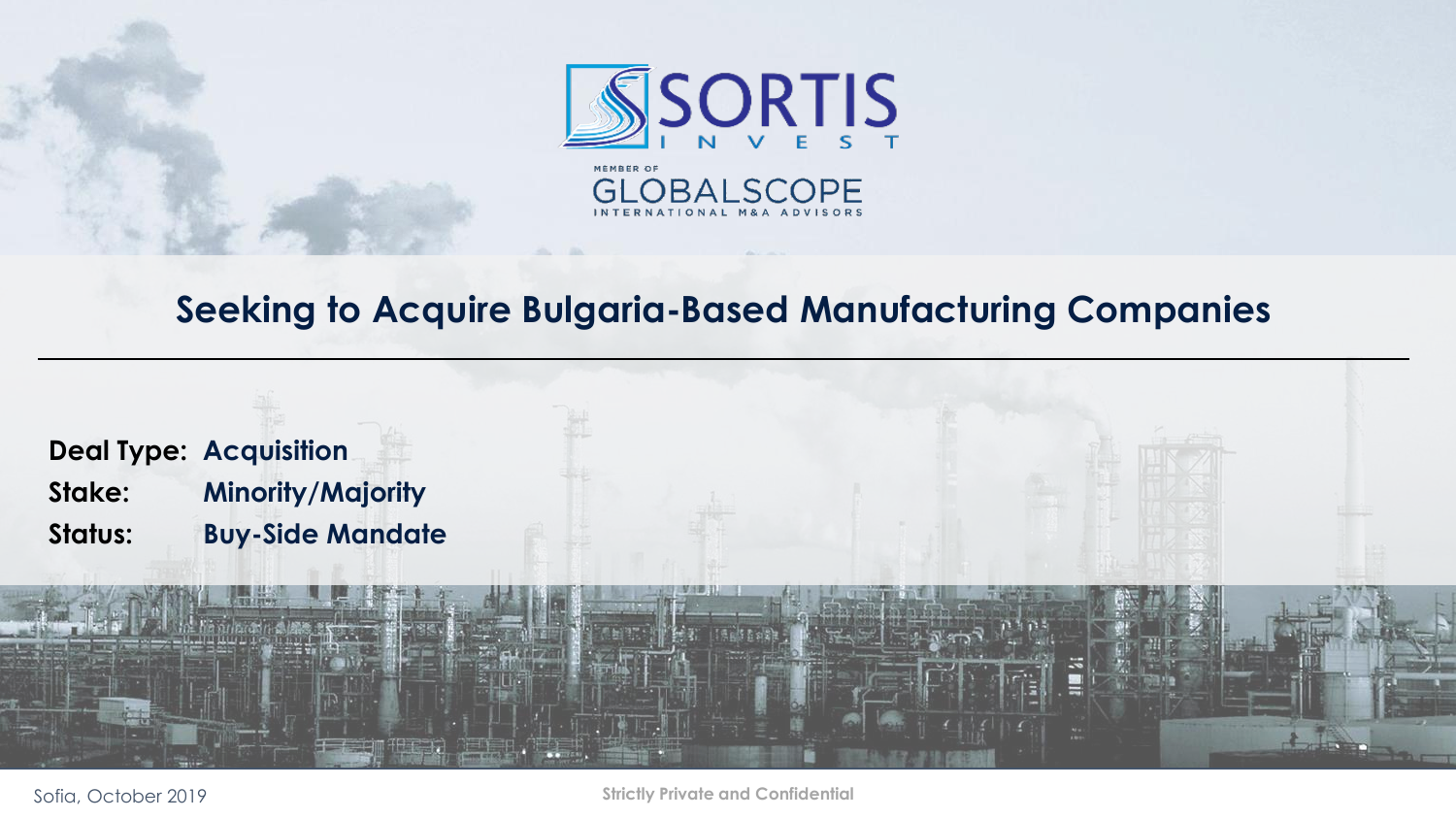## **Seeking to Acquire Bulgaria-Based Manufacturing Companies**

SORITS Invest is mandated by an international investor who is seeking to acquire Bulgaria-based companies matching the following criteria:

| <b>Criteria</b>             | Preference                                                                                                                                     | <b>Investor Profile</b>                                       |  |
|-----------------------------|------------------------------------------------------------------------------------------------------------------------------------------------|---------------------------------------------------------------|--|
| <b>Revenues</b>             | <b>BGN 10-80 mln</b>                                                                                                                           | International investor                                        |  |
| Profitability               | Profitable operating business, or turnaround case with clear path to                                                                           | Track record in Bulgaria                                      |  |
|                             | profitability                                                                                                                                  | <b>Manufacturing expertise</b>                                |  |
| Sectors                     | Sector agnostic, manufacturing/industrials preferred, services possible.<br>Strong fundamentals, little dependence on technology fads.         | <b>Preferred Deal Structure</b>                               |  |
| Labor                       | Labor intensity: low to medium. Labor quality: medium to high                                                                                  | MBI, local management may stay as<br>partner                  |  |
| <b>Markets</b>              | Preferably export oriented, 50+%                                                                                                               | Long-term goal is majority, minority could<br>be a first step |  |
| <b>Client Concentration</b> | Preference for serving a smaller number of large clients with a lasting<br>relationship, as opposed to numerous clients with one-off purchases | Deal closing in 6-12 months                                   |  |
| <b>Regulations</b>          | Little dependence on regulations, especially local ones                                                                                        |                                                               |  |
| <b>Investor's Goal</b>      | Add value through hands-on management                                                                                                          |                                                               |  |